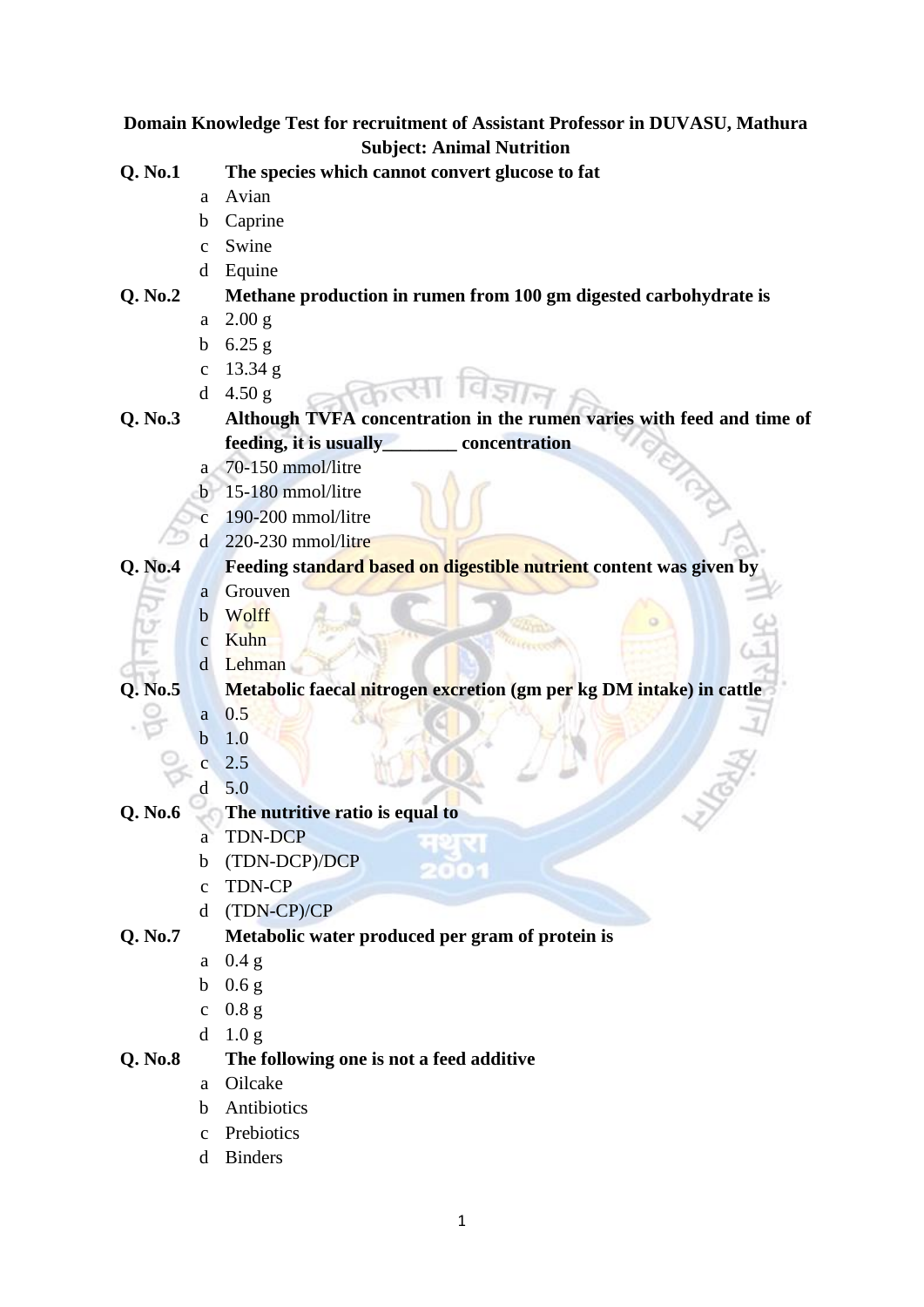### **Q. No.9 An example of wet processing method of grain is**

- a Popping
- b Extruding
- c Exploding
- d Roasting

# **Q. No.10 In ruminants, the ME is calculated from DE by multiplying**

- a 0.65
- b 0.75
- c 0.82
- d 0.99

# **Q. No.11 Excess lipids/oils in the ration of ruminants affect the digestibility of**

- a Crude Protein
- b Crude Fibre
- c NFE
- d Trace minerals

# **Q. No.12 Mixing time required mixing mash type of feeds in a horizontal mixer is**

 $19517$ 

- a Less than 1 minute
- b 3-5 minutes
- c 10-15 minutes
- d 20-30 minutes

# **Q. No.13 Defaunation in ruminants is**

- a Removal of bacteria
- b Removal of protozoa
- c Removal of fungi
- d Removal of microbes

# **Q. No.14 The inclusion level of fish meal in poultry ration is**

- $a \quad 1 5\%$
- b  $5-10%$
- $c = 10-15%$
- d 15-20%

### **Q. No.15 Flame photometry is used to estimate**

- a Phenols
- b Soluble sugars
- c Minerals
- d Green house gases

# **Q. No.16 Allantoin is**

- a Rumen metabolite
- b Purine derivative
- c Anti nutritional factor
- d Synthetic amino acid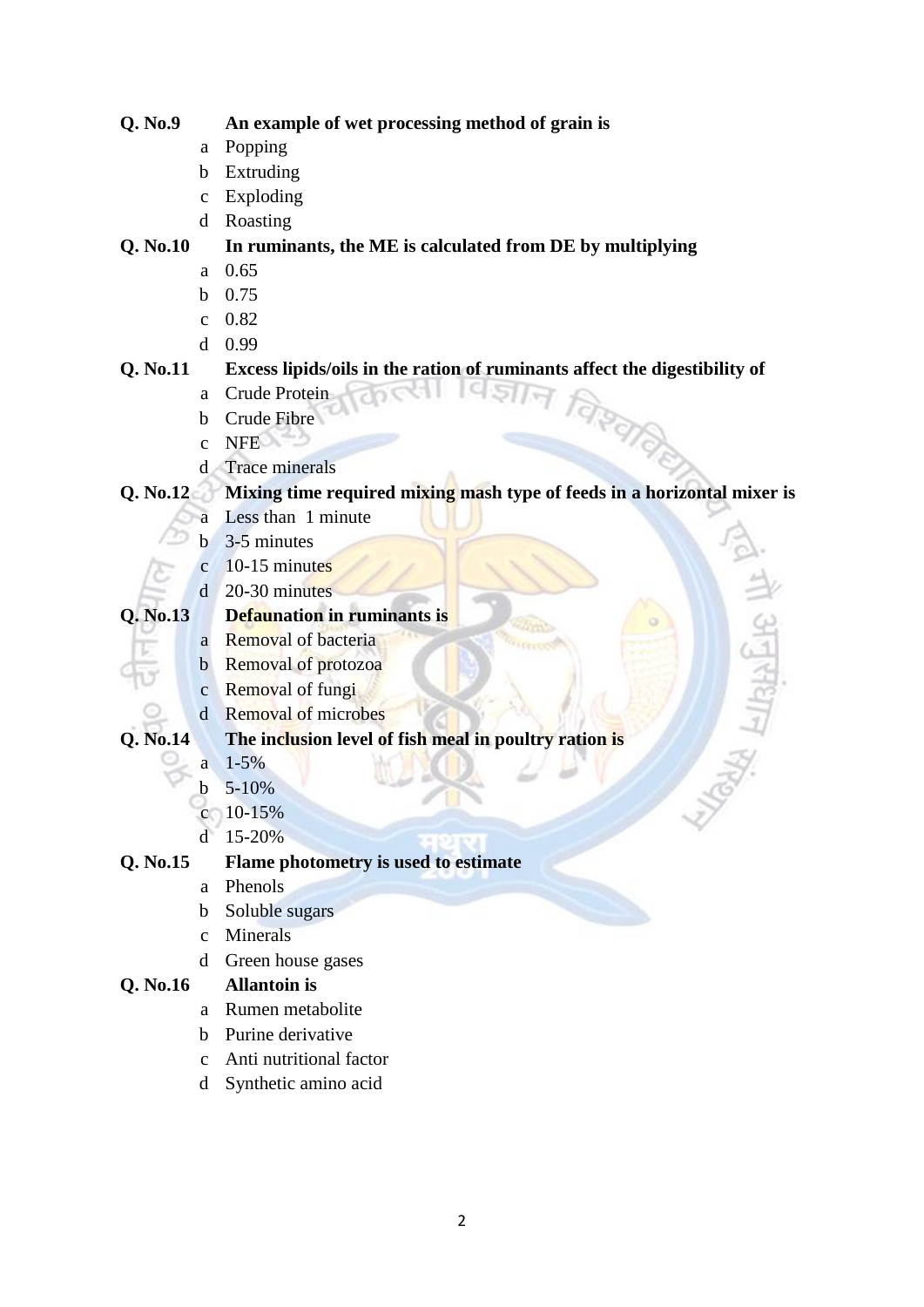### **Q. No.17 Lambert Beer law find its application in**

- a Colorimetry
- b Centrifugation
- c In vitro gas production technique
- d Electrophoresis

### **Q. No.18 Pore size of nylon bag used for** *in sacco* **technique is**

- a 1-2 µm
- b  $5-10 \mu m$
- c  $40-60 \mu m$
- d 80-100 µm

# **Q. No.19 Rumen protozoa was discovered by**

- a R. E. Hungate
- b C. G. Orpin
- c Nehring
- d Gruby and Delafond.

# **Q. No.20 The major compounds that have been used as chemical preservatives of high-moisture grain**

विश्व

- a Organic acids
- b Minerals
- c Antibiotics
- d Probiotics

### **Q. No.21 Copper act as a antidote for treatment of**

- a Zinc toxicity
- **b** Linamirin toxicity
- c Mercury toxicity
- d Molybdenum toxicity

- **Q. No.22 The isomer of the CLA present in the milk fat is** a *Cis-9, Trans-11*
	- b *Cis- 11, Trans-13*
	-
	- c *Cis-10, Trans-12*
	- d *Cis-12, Trans12*

# **Q. No.23 Which of the following carries B<sup>12</sup> across the intestinal mucosa?**

- a Intrinsic factor
- b Extrinsic factor
- c Antihaemophilic factor
- d Animal protein factor

# **Q. No.24 Brix a term commonly used to indicate the content of \_\_\_\_\_\_\_\_\_ in molasses**

- a Fat
- b Urea
- c Sugar
- d Protein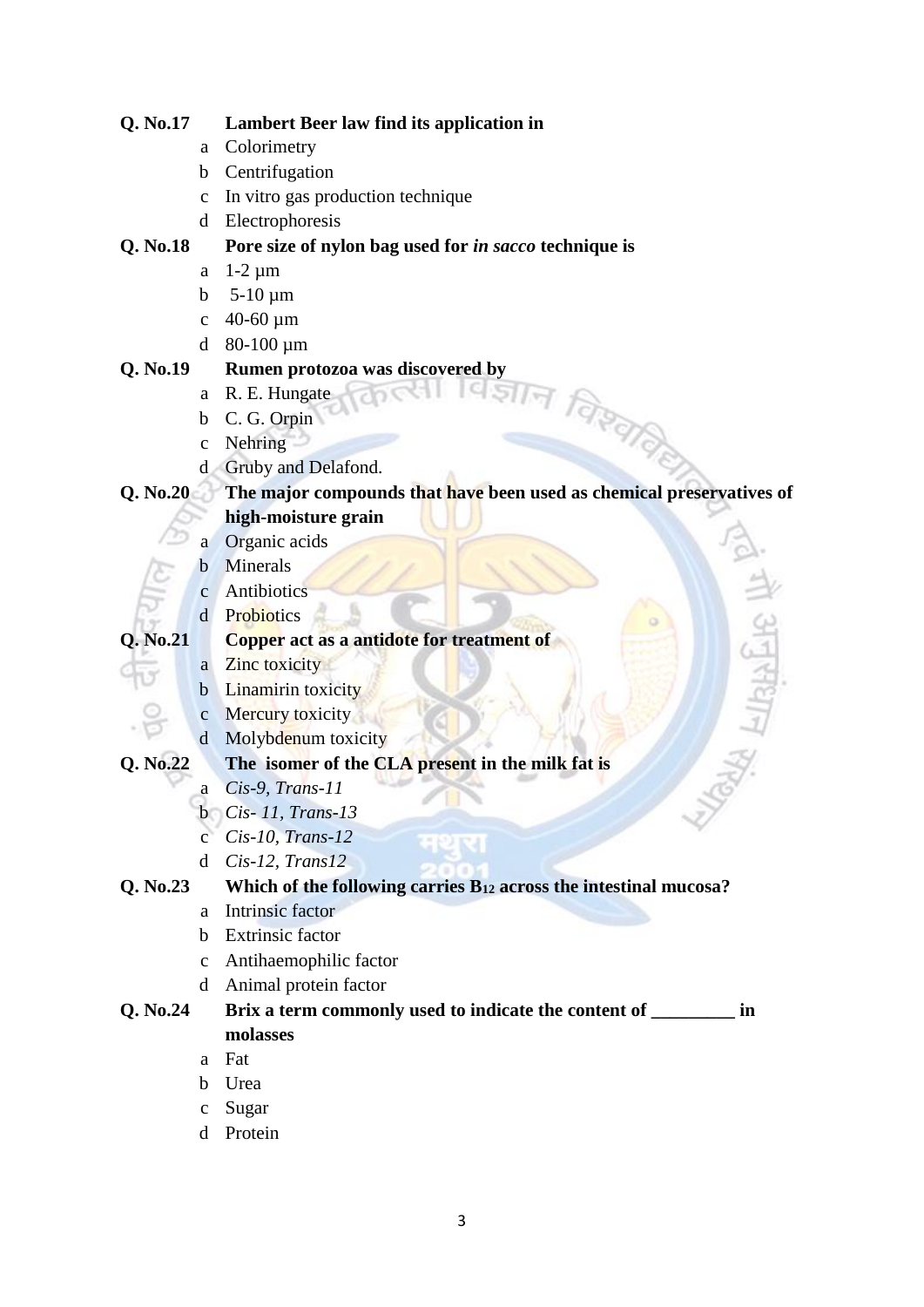### **Q. No.25 One calorie is equal to:**

- a 0.293 joule
- b 0.239 joule
- c 4.184 joule
- d 3.601 joule

### **Q. No.26** *Streptococcus zymogen is* **used mainly for the determination of available?**

- a Arginine
- b Threonine
- c Methionine
- d Tryptophan

# **Q. No.27 Ruminant animals fed high levels of easily fermentable carbohydrates, without adaptation, are likely to suffer from:**

- a Acidosis
- b Alkalosis
- c Hydronephrosis
- d Ketosis

### **Q. No.28 Methemoglobin is formed in blood of ruminants from toxicity of**

- a Phytate
- b Cyanogen
- c Nitrate
- d Oxalate

**Q. No.29 Which element from the following is required for the formation of mucopolysaccharide which forms the organic matrix of bone?**

- a Calcium
- b Manganese
- c Copper
- d Magnesium

### **Q. No.30 DCP requirement(kg) for production of 1 kg milk with 4% fat is**

- a 0.025
- b 0.035
- c 0.045
- d 0.055

### **Q. No.31 The amino acids which do not participate in transamination reaction**

- a Lysine & methionine
- b Lysine & histidine
- c Lysine & tryptophane
- d Lysine & threonine

### **Q. No.32 In Van Soest method of analysis, we can determine the Hemicellulose as**

- a NDF ADF
- b ADF Lignin
- c NDF-lignin
- d ADF-cellulose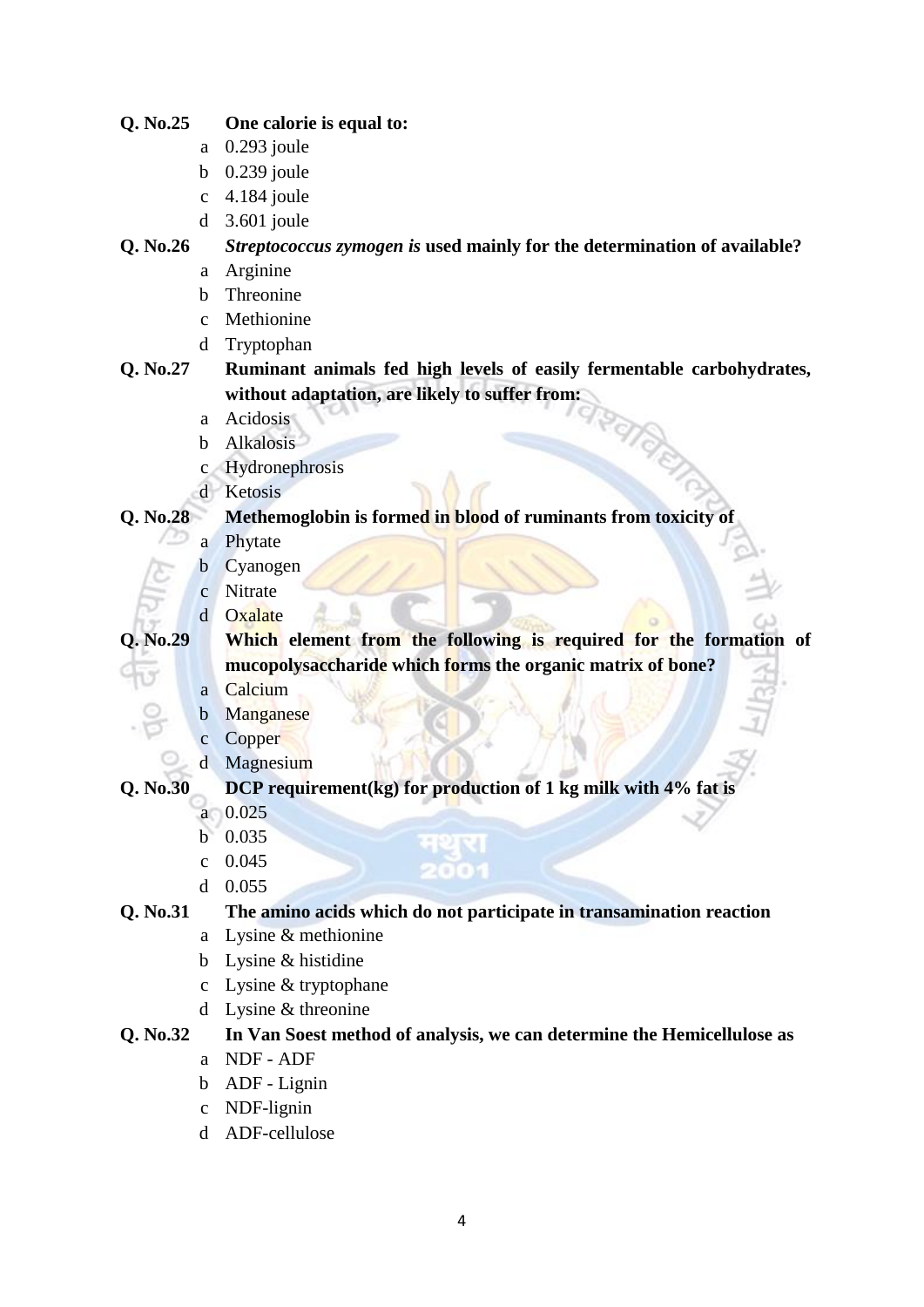### **Q. No.33 Laboratory animal which require dietary source of vitamin C**

- a Rat
- b Mice
- c Hamster
- d Guineapig

### **Q. No.34 Rate limiting enzyme in cholesterol biosynthesis?**

- a α 1-4 glucosidase
- b HMG CoA reductase
- c Squalene synthetase
- d 7 α hydroxylase

# **Q. No.35 For fatty acid synthesis, Acetyl CoA comes from mitochondria to cytoplasm as?**

- a Carnitine
- b Malate
- c Citrate
- d Oxaloacetate

# **Q. No.36 Organochlorine pesticides have high affinity to accumulate in**

- a Liver
- b Kidney
- c Heart d Fat

### **Q. No.37 Swollen hock syndrome and frizzled feather in poultry due to deficiency of** a Selenium

- 
- b Zinc
- c Copper
- d Iodine

# **Q. No.38 A number of disorders of cattle & sheep described as "pining", "salt sick", "bush sickness", & "wasting disease" is associated with deficiency of**

- a Cobalt
- b Selenium
- c Sodium
- d Iron

# **Q. No.39 Which among the following is most susceptible to aflatoxicosis**

मथस 220

- a Ducks
- b Pig
- c Cattle
- d Sheep

# **Q. No.40 In cat, Taurine deficiency leads to**

- a Ascitis
- b Retinal degeneration
- c Goitre
- d Reproductive problem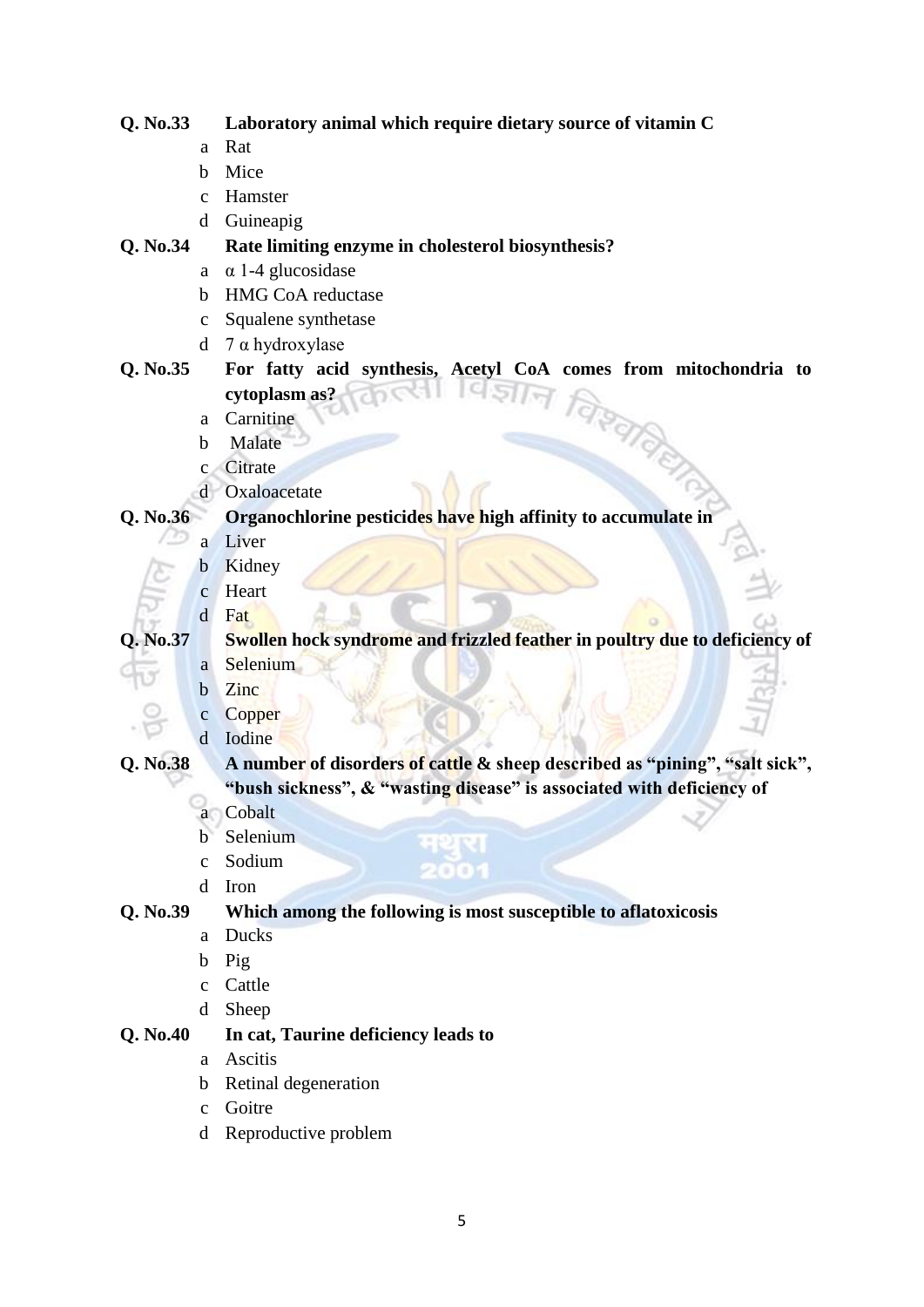| Q. No.41 |              | Which of the following is an exopeptidase                              |  |  |  |
|----------|--------------|------------------------------------------------------------------------|--|--|--|
|          | a            | Trypsin                                                                |  |  |  |
|          | b            | Chymotrypsin                                                           |  |  |  |
|          | $\mathbf C$  | Carboxy peptidase A                                                    |  |  |  |
|          | d            | Pepsin                                                                 |  |  |  |
| Q. No.42 |              | Example of a basic amino acid with epsilon amino group                 |  |  |  |
|          | a            | Methionine                                                             |  |  |  |
|          | b            | Glycine                                                                |  |  |  |
|          | $\mathbf c$  | Lysine                                                                 |  |  |  |
|          | d            | Tryptophan                                                             |  |  |  |
| Q. No.43 |              | Bitot's spot is seen in deficiency of which vitamin                    |  |  |  |
|          | a            | Vitamin A                                                              |  |  |  |
|          | b            | Vitamin D                                                              |  |  |  |
|          | $\ddot{c}$   | Vitamin E                                                              |  |  |  |
|          | $\mathbf d$  | Vitamin K                                                              |  |  |  |
| Q. No.44 |              | Maximum level of urea in the concentrate mixture of cattle is          |  |  |  |
|          | а            | 1.0%                                                                   |  |  |  |
|          | b            | 3.0%                                                                   |  |  |  |
|          | $\mathbf{C}$ | 5.0%                                                                   |  |  |  |
|          | $\mathbf{d}$ | 7.0%                                                                   |  |  |  |
| Q. No.45 |              | Aminopterin is an anti vitamin of                                      |  |  |  |
|          | a            | Thiamin                                                                |  |  |  |
|          | $\mathbf b$  | <b>Biotin</b>                                                          |  |  |  |
|          | $\mathbf{C}$ | Pantothenic acid                                                       |  |  |  |
|          | $\mathbf d$  | Folic acid                                                             |  |  |  |
| Q. No.46 |              | Esters of fatty acids with higher molecular weight alcohols other than |  |  |  |
|          |              | glycerol                                                               |  |  |  |
|          | а            | Waxes                                                                  |  |  |  |
|          |              | <b>b</b> Lipids                                                        |  |  |  |
|          | $\mathbf{C}$ | Lecithin                                                               |  |  |  |
|          | d            | Cephalin                                                               |  |  |  |
| Q. No.47 |              | In ruminants, methyl malonic aciduria is seen in the deficiency of     |  |  |  |
|          | a            | Vitamin $B_1$                                                          |  |  |  |
|          | b            | Vitamin B <sub>6</sub>                                                 |  |  |  |
|          | $\mathbf{C}$ | Vitamin $B_{12}$                                                       |  |  |  |
|          | <sub>d</sub> | Folic acid                                                             |  |  |  |
| Q. No.48 |              | % NDF in total ration is critical for maintenance of normal milk fat   |  |  |  |
|          | a            | 25.0-28.0%                                                             |  |  |  |
|          | b.           | 40.0-42.0%                                                             |  |  |  |
|          | $\mathbf{C}$ | $62.0 - 66.0\%$                                                        |  |  |  |

- 
- d 70.0- 73.0 %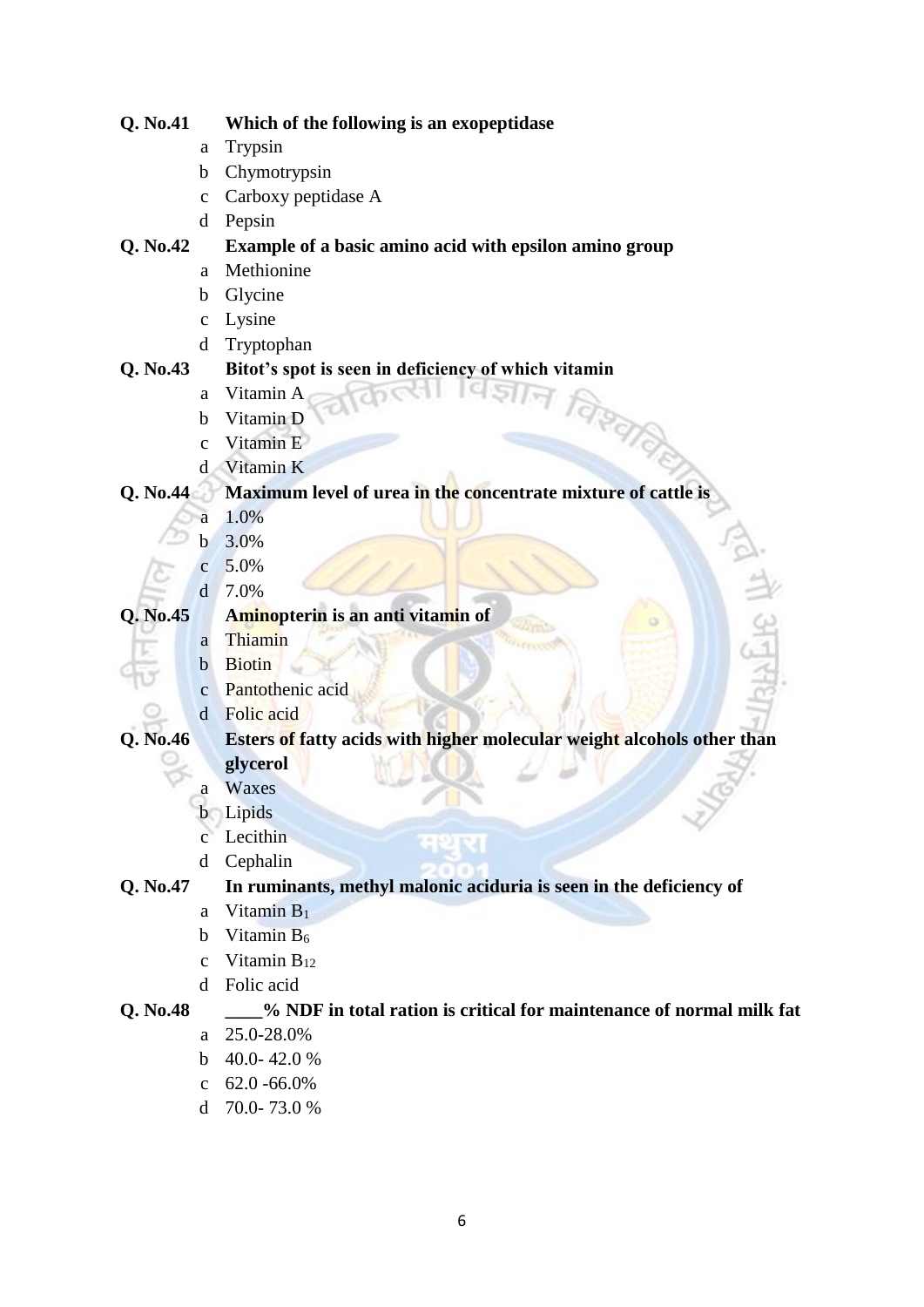| Q. No.49 |              | Which one of the following is not a phenyl propane derivatives?         |
|----------|--------------|-------------------------------------------------------------------------|
|          | a            | Isopropyl alcohol                                                       |
|          | $\mathbf b$  | Sinapyl alcohol                                                         |
|          | $\mathbf{C}$ | Coniferyl alcohol                                                       |
|          | $\mathbf d$  | Coumaryl alcohol                                                        |
| Q. No.50 |              | The true ketogenic amino acid is                                        |
|          | a            | Phenyl alanine                                                          |
|          | b            | Leucine                                                                 |
|          | $\mathbf c$  | Arginine                                                                |
|          | d            | Serine                                                                  |
| Q. No.51 |              | Which one of the following is a rumen protozoan:                        |
|          | a            | Dasytricha ruminantium                                                  |
|          | b            | Selenomonas ruminantium                                                 |
|          | $\mathbf{C}$ | Magasphaera eldenii                                                     |
|          | <sub>d</sub> | Methanobacterium ruminantium                                            |
| Q. No.52 |              | The vitamin which acts as a cofactor in transamination reaction         |
|          | a            | Thiamin                                                                 |
|          | b            | Riboflavin                                                              |
|          | $\mathbf{C}$ | Pyridoxine                                                              |
|          | d            | <b>Biotin</b>                                                           |
| Q. No.53 |              | One example of pentasaccharide is                                       |
|          | a            | Stachyose                                                               |
|          | $\mathbf b$  | Raffinose                                                               |
|          | $\mathbf c$  | <b>Xylose</b>                                                           |
|          | $\mathbf d$  | Verbascose                                                              |
| Q. No.54 |              | Consumption of raw eggs may produce the deficiency of                   |
|          | а            | Thiamin                                                                 |
|          | b            | <b>Biotin</b>                                                           |
|          |              | Menadione                                                               |
|          | d            | Folic acid                                                              |
| Q. No.55 |              | Rumen butyric acid conversion to ketone bodies takes place primarily in |
|          | a            | Hepatic tissues                                                         |
|          | b            | <b>Extra Hepatic tissues</b>                                            |
|          | $\mathbf{C}$ | Ruminal wall                                                            |
|          | d            | Rumen fluid                                                             |
| Q. No.56 |              | Dry matter $(\%)$ of canned dog food is                                 |
|          | a            | $22 - 26$                                                               |
|          | b            | 46-52                                                                   |
|          | $\mathbf{C}$ | 70-84                                                                   |
|          | d            | 90-94                                                                   |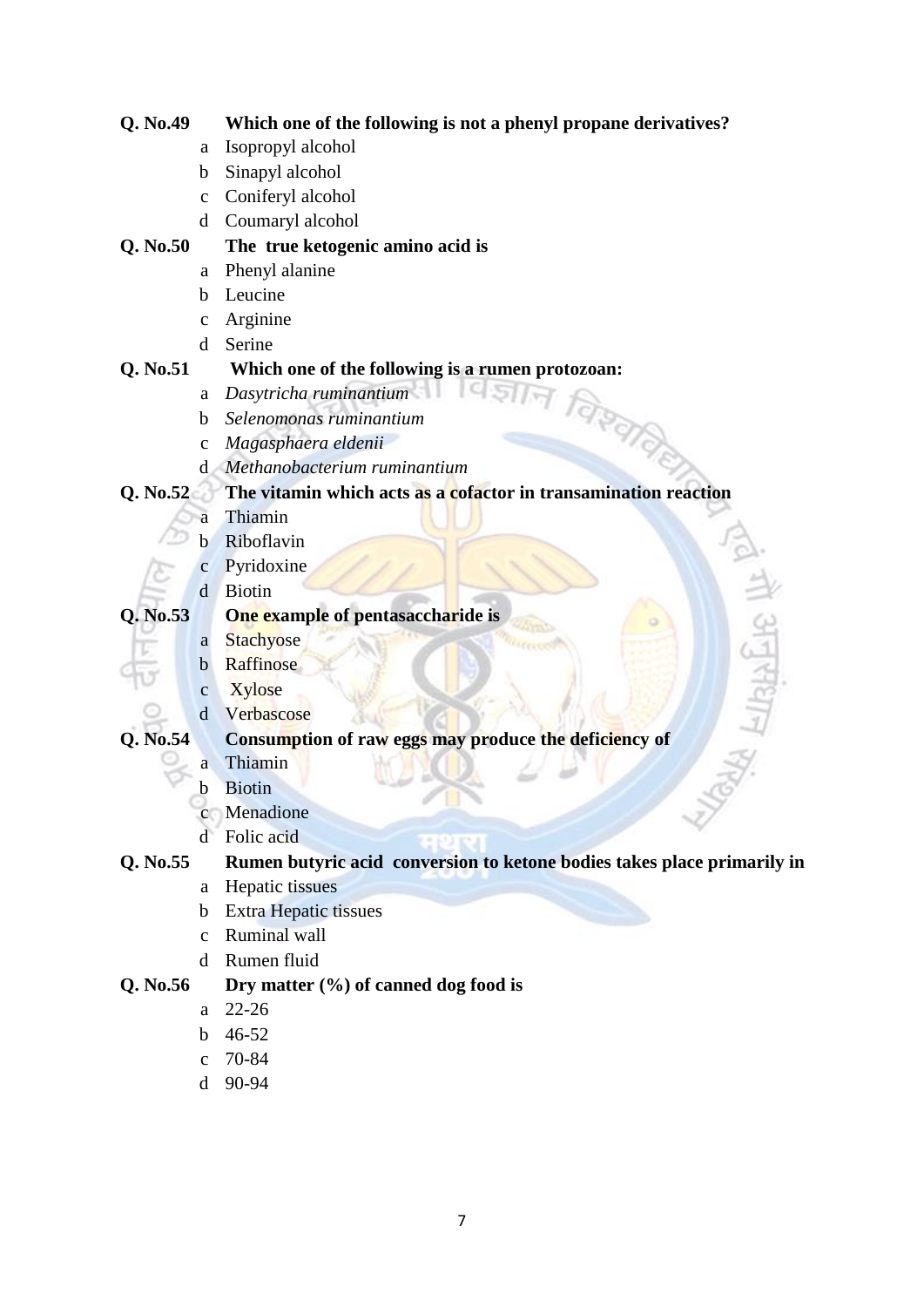| Q. No.57 |              | In poultry, nutritional roup is caused by the deficiency of                |  |  |  |  |
|----------|--------------|----------------------------------------------------------------------------|--|--|--|--|
|          | a            | Vitamin A                                                                  |  |  |  |  |
|          | b            | Vitamin D                                                                  |  |  |  |  |
|          | $\mathbf{C}$ | Vitamin E                                                                  |  |  |  |  |
|          | d            | Vitamin K                                                                  |  |  |  |  |
| Q. No.58 |              | Which of the following feed ingredient is used as energy source but not a  |  |  |  |  |
|          |              | protein source?                                                            |  |  |  |  |
|          | a            | Linseed meal                                                               |  |  |  |  |
|          | b            | Salseed meal                                                               |  |  |  |  |
|          | $\mathbf{C}$ | Mustard cake                                                               |  |  |  |  |
|          | d            | Sunflower cake                                                             |  |  |  |  |
| Q. No.59 |              | "Enzootic ataxia" in Australia & "Swayback" in U.K affecting young         |  |  |  |  |
|          |              | lambs results due to deficiency of the element                             |  |  |  |  |
|          | a            | Sulpher                                                                    |  |  |  |  |
|          | $\mathbf b$  | Copper                                                                     |  |  |  |  |
|          | $\mathbf c$  | Manganese                                                                  |  |  |  |  |
|          | d            | Iodine                                                                     |  |  |  |  |
| Q. No.60 |              | Feed additive which get lodged in gizzard of poultry and helps in grinding |  |  |  |  |
|          | a            | Limestone                                                                  |  |  |  |  |
|          | $\mathbf b$  | Grit                                                                       |  |  |  |  |
|          | $\mathbf c$  | Inulin                                                                     |  |  |  |  |
|          | $\mathbf d$  | Gizzarosine                                                                |  |  |  |  |
| Q. No.61 |              | <b>AHISTER</b><br>Mannan oligosaccharide is used in poultry feed as        |  |  |  |  |
|          | a            | Probiotic                                                                  |  |  |  |  |
|          | $\mathbf b$  | Prebiotic                                                                  |  |  |  |  |
|          | $\mathbf c$  | Antibiotic                                                                 |  |  |  |  |
|          | d            | Acidifier                                                                  |  |  |  |  |
| Q. No.62 |              | Death in HCN poisoning is due to                                           |  |  |  |  |
|          |              | a Depression of respiratory centre in the brain                            |  |  |  |  |
|          | $b^-$        | Low oxygen tension in the lungs                                            |  |  |  |  |
|          | $\mathbf c$  | Inability of the tissues of exchange oxygen                                |  |  |  |  |
|          | d            | Clotting of blood                                                          |  |  |  |  |
| Q. No.63 |              | Fat is absorbed from intestinal lumen as                                   |  |  |  |  |
|          |              | a Chylomicron                                                              |  |  |  |  |
|          | $\mathbf b$  | Very low density lipoprotein                                               |  |  |  |  |
|          | $\mathbf{C}$ | Micelle                                                                    |  |  |  |  |
|          |              | d High density lipoprotein                                                 |  |  |  |  |
| Q. No.64 |              | Recommended protein level (%) for adult maintenance cat diet is            |  |  |  |  |
|          | a            | 10                                                                         |  |  |  |  |
|          |              | $b$ 15                                                                     |  |  |  |  |

- c 20
- d 25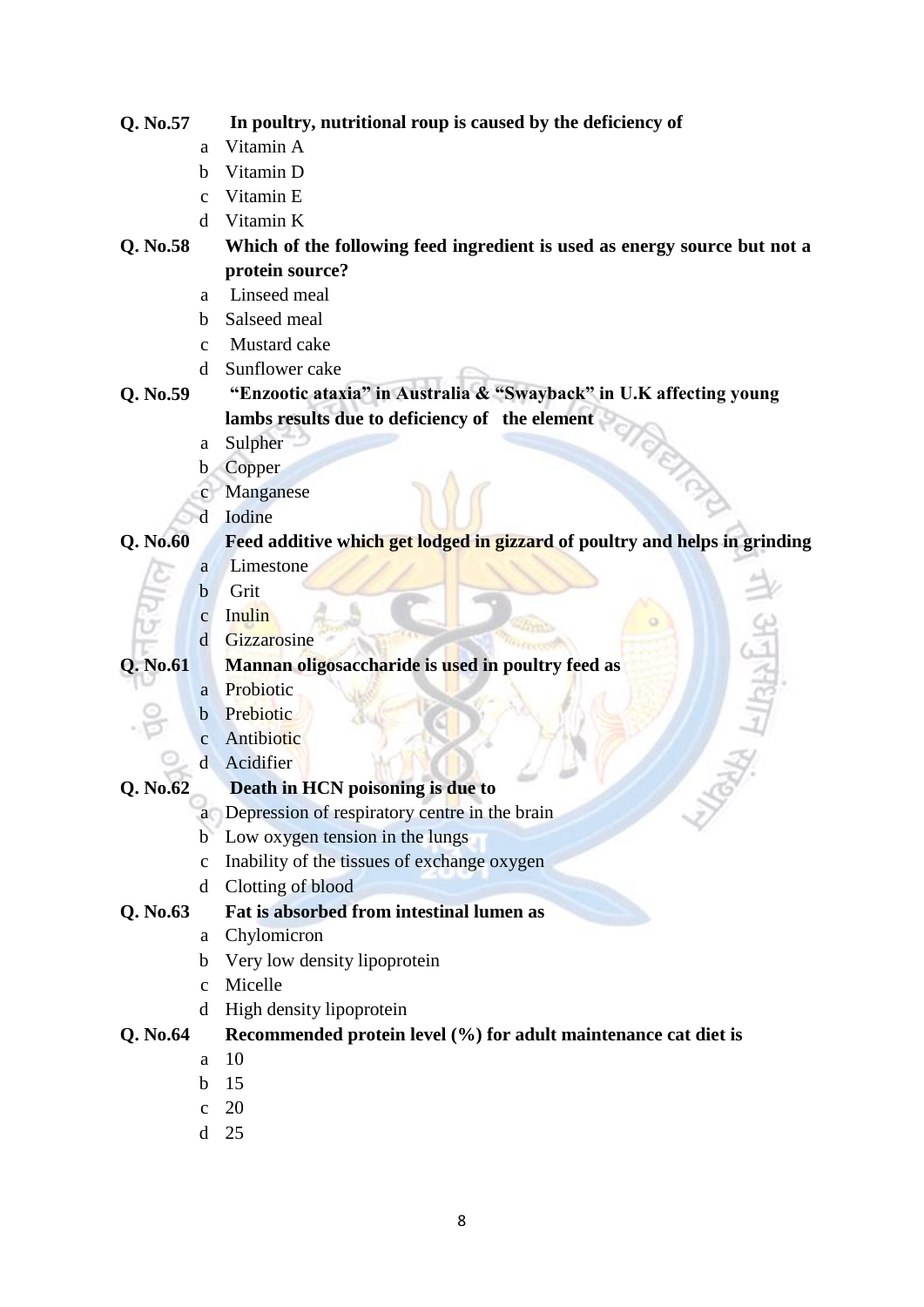|          | a            | 1.87 Kg                                                                 |  |  |  |
|----------|--------------|-------------------------------------------------------------------------|--|--|--|
|          | $\mathbf b$  | 2.87 Kg                                                                 |  |  |  |
|          | $\mathbf{C}$ | 3.87 Kg                                                                 |  |  |  |
|          | d            | 4.87 Kg                                                                 |  |  |  |
| Q. No.66 |              | The oil has lowest iodine value is                                      |  |  |  |
|          | a            | Coconut oil                                                             |  |  |  |
|          | $\mathbf b$  | Castor seed oil                                                         |  |  |  |
|          | $\mathbf{C}$ | Cotton seed oil                                                         |  |  |  |
|          | d            | Soybean oil                                                             |  |  |  |
| Q. No.67 |              | The normal temperature of rumen liquor is                               |  |  |  |
|          | a            | $30 - 34$ <sup>0</sup> C                                                |  |  |  |
|          | $\mathbf b$  | $44 - 48^0C$                                                            |  |  |  |
|          | $\mathbf{C}$ | वे इता ले <sub>ह</sub><br>$26-30$ <sup>0</sup> C                        |  |  |  |
|          | $\mathbf d$  | $38-42$ <sup>o</sup> C                                                  |  |  |  |
| Q. No.68 |              | The concentration $(\%)$ of dispensable amino acid in tissue protein is |  |  |  |
|          | а            | 20                                                                      |  |  |  |
|          | h            | 30                                                                      |  |  |  |
|          | $\mathbf{C}$ | 40                                                                      |  |  |  |
|          | d            | 50                                                                      |  |  |  |
| Q. No.69 |              | Penguin like squat in hens is due to deficiency of                      |  |  |  |
|          | a            | Vitamin B <sub>1</sub>                                                  |  |  |  |
|          | $\mathbf b$  | Vitamin B <sub>2</sub>                                                  |  |  |  |
|          | $\mathbf{C}$ | Vitamin B <sub>6</sub>                                                  |  |  |  |
|          | $\mathbf d$  | Vitamin D <sub>3</sub>                                                  |  |  |  |
| Q. No.70 |              | Which one of the following fatty acid may be termed as volatile fatty   |  |  |  |
|          |              | acid?                                                                   |  |  |  |
|          | а            | <b>Stearic</b>                                                          |  |  |  |
|          | b            | Palmitic                                                                |  |  |  |
|          |              | Myristic                                                                |  |  |  |
|          | d            | Lauric                                                                  |  |  |  |
| Q. No.71 |              | In very good silage pH ranges from                                      |  |  |  |
|          | a            | $3.5 - 4.2$                                                             |  |  |  |
|          | $\mathbf b$  | $4.2 - 4.8$                                                             |  |  |  |
|          |              | c $4.8 - 5.2$                                                           |  |  |  |

**Q. No.65 1 kg of urea with 46% nitrogen equivalent to protein is** 

- d 5.2-5.8
- **Q. No.72 The rate of absorption of sugars decreases in the following order**
	- a Glucose>galactose>fructose>pentose
	- b Galactose>glucose>fructose>pentose
	- c Fructose>glucose>galactose>pentose
	- d Pentose>glucose>galactose>fructose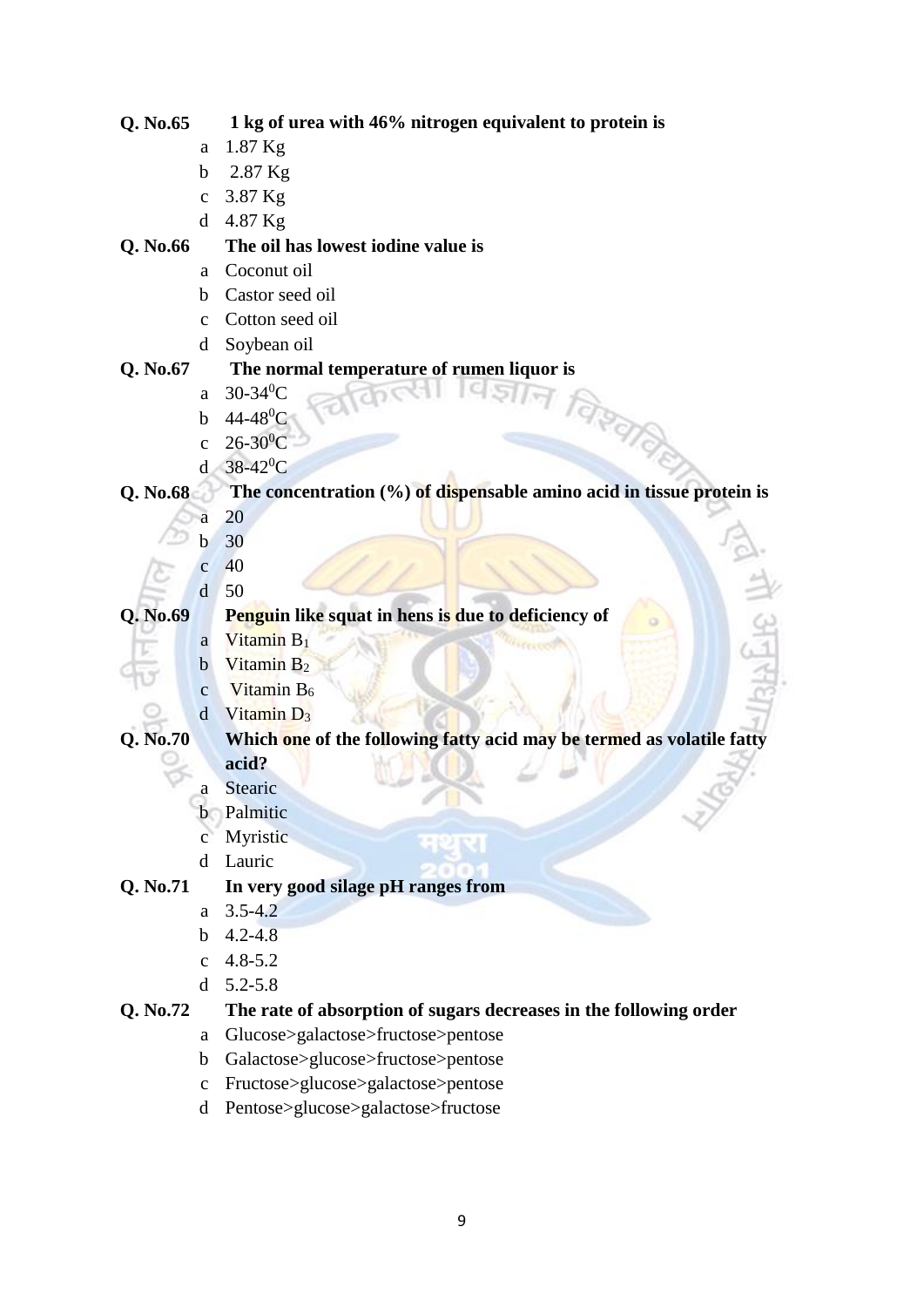| Q. No.73 |                | Indian feeding standard is based on which of the following feeding         |
|----------|----------------|----------------------------------------------------------------------------|
|          |                | standard                                                                   |
|          | a              | Haecker standard                                                           |
|          | b              | <b>ARC</b>                                                                 |
|          | $\mathbf{C}$   | <b>NRC</b>                                                                 |
|          | <sub>d</sub>   | Morrison standard                                                          |
| Q. No.74 |                | The anti nutritional factor present in water hyacinth is                   |
|          | a              | Phytic acid                                                                |
|          | b              | Oxalic acid                                                                |
|          | $\mathbf{C}$   | Prussic acid                                                               |
|          | d              | Ricin                                                                      |
| Q. No.75 |                | Trypsin inhibitor of soybean interferes with the utilization of            |
|          | a              | Methionine                                                                 |
|          | $\mathbf b$    | Lysine                                                                     |
|          | $\mathbf{c}$   | Arginine                                                                   |
|          | d              | Tryptophan                                                                 |
| Q. No.76 |                | Fatty liver kidney syndrome in young broiler is due to deficiency of       |
|          | a              | Vitamin A                                                                  |
|          | b              | Riboflavin                                                                 |
|          | $\mathbf{C}$   | <b>Biotin</b>                                                              |
|          | $\mathbf d$    | $\frac{1}{2}$<br>Manganese                                                 |
| Q. No.77 |                | Cerebrocortical necrosis in sheep is due to deficiency of                  |
|          | a              | 山全<br><b>Thiamin</b>                                                       |
|          | $\mathbf b$    | Riboflavin                                                                 |
|          | $\overline{c}$ | Niacin                                                                     |
|          | d              | Pantothenic acid                                                           |
| Q. No.78 |                | The protein requirement $(g/w^{0.75})$ for calculating DCP requirement for |
|          |                | maintenance of cattle is                                                   |
|          | a              | 2.48                                                                       |
|          | $\mathbf b$    | 2.84                                                                       |
|          | $\mathbf{C}$   | मथुरा<br>3.61                                                              |
|          | d              | 2007<br>4.41                                                               |
| Q. No.79 |                | In which of the following techniques the analytical materials are          |
|          |                | separated by using a mobile phase                                          |
|          | a              | Colorimetery                                                               |
|          | $\mathbf b$    | Chromatography                                                             |
|          | $\mathbf{C}$   | Spetrophotometry                                                           |
|          | d              | Electrophorosis                                                            |
| Q. No.80 |                | In fattening when carbohydrate is converted to fat, RQ value will be       |
|          | a              | 0.7                                                                        |
|          | b              | 0.8                                                                        |
|          | $\mathbf{C}$   | 1.0                                                                        |
|          | d              | More than 1.0                                                              |
|          |                |                                                                            |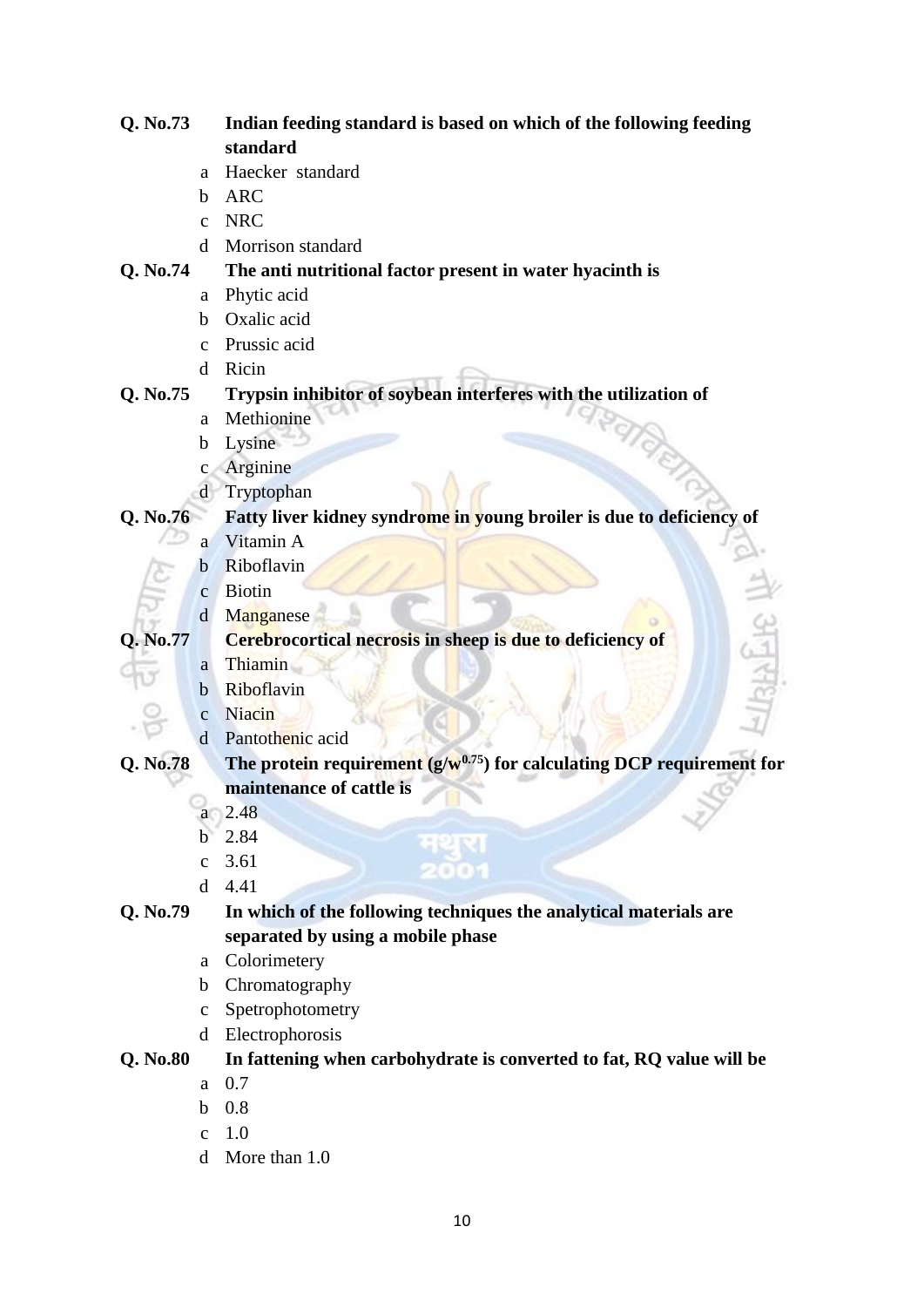| Q. No.81 |              | Molybdenum is a constituent of which of the following enzyme                |  |  |  |  |  |
|----------|--------------|-----------------------------------------------------------------------------|--|--|--|--|--|
|          | a            | Carbonic anhydrase                                                          |  |  |  |  |  |
|          | b            | Glutathione peroxidase                                                      |  |  |  |  |  |
|          | $\mathbf{C}$ | Xanthin oxidase                                                             |  |  |  |  |  |
|          | d            | Catalase                                                                    |  |  |  |  |  |
| Q. No.82 |              | Thumps in pigs is associated with deficiency of                             |  |  |  |  |  |
|          | a            | Copper                                                                      |  |  |  |  |  |
|          | b            | Iron                                                                        |  |  |  |  |  |
|          | $\mathbf c$  | Zinc                                                                        |  |  |  |  |  |
|          | d            | Selenium                                                                    |  |  |  |  |  |
| Q. No.83 |              | Impact grinding is working principle of which of the following mills        |  |  |  |  |  |
|          | a            | Roller mill                                                                 |  |  |  |  |  |
|          | b            | Percussion mill                                                             |  |  |  |  |  |
|          | $\mathbf{C}$ | Jaw crusher                                                                 |  |  |  |  |  |
|          | d.           | Hammer mill                                                                 |  |  |  |  |  |
| Q. No.84 |              | <b>RATIONA</b><br>Element required for hydrogenation of fat is              |  |  |  |  |  |
|          | а            | Iron                                                                        |  |  |  |  |  |
|          | b            | Copper                                                                      |  |  |  |  |  |
|          | $\mathbf{C}$ | Cobalt                                                                      |  |  |  |  |  |
|          | d            | Nickel                                                                      |  |  |  |  |  |
| Q. No.85 |              | Piglets reared in intensive concrete sty have specifically high requirement |  |  |  |  |  |
|          |              | for                                                                         |  |  |  |  |  |
|          | a            | Iron                                                                        |  |  |  |  |  |
|          | $\mathbf b$  | Folic acid                                                                  |  |  |  |  |  |
|          | $\mathbf c$  | Calcium                                                                     |  |  |  |  |  |
|          | $\mathbf d$  | Vitamin D                                                                   |  |  |  |  |  |
| Q. No.86 |              | kg of colostrum per day at first<br>A calf weighing 30 kg requires          |  |  |  |  |  |
|          |              | week of age                                                                 |  |  |  |  |  |
|          | a            | 2.0                                                                         |  |  |  |  |  |
|          | $\mathbf b$  | 2.5                                                                         |  |  |  |  |  |
|          | $\mathbf{C}$ | 3.0                                                                         |  |  |  |  |  |
|          | $\mathbf d$  | 3.5                                                                         |  |  |  |  |  |
| Q. No.87 |              | Which of the following mineral is required to prevent dental carries        |  |  |  |  |  |
|          | a            | Calcium                                                                     |  |  |  |  |  |
|          | b            | Phosphorus                                                                  |  |  |  |  |  |
|          | $\mathbf c$  | Magnesium                                                                   |  |  |  |  |  |
|          | d            | Fluorine                                                                    |  |  |  |  |  |
| Q. No.88 |              | Hypomagnesaemic tetany can be aggravated by dressings of pasture with       |  |  |  |  |  |
|          | a            | Calcium                                                                     |  |  |  |  |  |
|          | b            | Potassium                                                                   |  |  |  |  |  |
|          | $\mathbf c$  | Iron                                                                        |  |  |  |  |  |
|          | d            | Zinc                                                                        |  |  |  |  |  |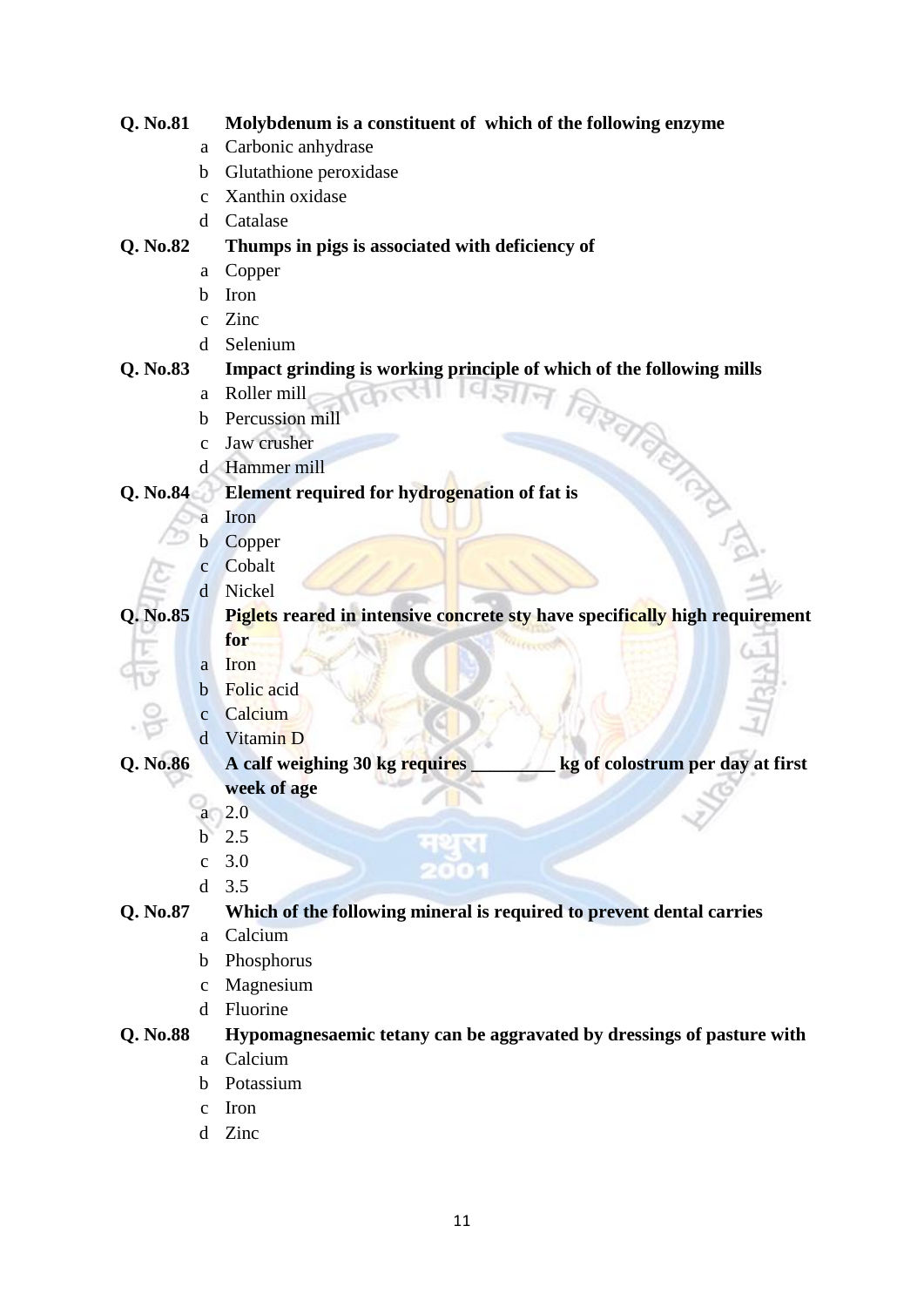| Q. No.89                | The net gain of ATP(mole / per mole of propionic acid) by oxidation of  |  |  |  |  |
|-------------------------|-------------------------------------------------------------------------|--|--|--|--|
|                         | propionic acid via glucose                                              |  |  |  |  |
| a                       | 12                                                                      |  |  |  |  |
| $\mathbf b$             | 17                                                                      |  |  |  |  |
| $\mathbf{C}$            | 18                                                                      |  |  |  |  |
| $\mathbf d$             | 25                                                                      |  |  |  |  |
| Q. No.90                | Feed ingredient contain highest level of calcium among the following is |  |  |  |  |
| a                       | Cotton seed hulls                                                       |  |  |  |  |
| $\mathbf b$             | Soybean hulls                                                           |  |  |  |  |
| $\mathbf C$             | Soybean seed                                                            |  |  |  |  |
| d                       | Cotton seed                                                             |  |  |  |  |
| Q. No.91                | The insoluble oxalate present in the plant feedstuff is in the form of  |  |  |  |  |
| a                       | Calcium oxalate                                                         |  |  |  |  |
| b                       | Potassium oxalate                                                       |  |  |  |  |
| $\mathbf{C}$            | Sodium oxalate                                                          |  |  |  |  |
| d                       | Ammonium oxalate                                                        |  |  |  |  |
| Q. No.92                | Goose stepping in swine is due to deficiency of                         |  |  |  |  |
| a                       | Vitamin A                                                               |  |  |  |  |
| b                       | Vitamin E                                                               |  |  |  |  |
| $\mathbf{C}$            | Vitamin C                                                               |  |  |  |  |
| $\mathbf d$             | Pantothenic acid                                                        |  |  |  |  |
| Q. No.93                | The minimum crude protein content in Compounded cattle feed (grade I)   |  |  |  |  |
|                         | as per BIS                                                              |  |  |  |  |
| a                       | 22.0%                                                                   |  |  |  |  |
| b                       | 20.0%                                                                   |  |  |  |  |
| $\mathbf{C}$            | 18.0%                                                                   |  |  |  |  |
| $\overline{\mathbf{d}}$ | 16.0%                                                                   |  |  |  |  |
| Q. No.94                | Which of the following is an example of ionophoric antibiotic           |  |  |  |  |
| a                       | Oxytetracycline                                                         |  |  |  |  |
| b                       | Penicillin<br>મથુસ                                                      |  |  |  |  |
| $\mathbf{C}$            | Bacitracin<br>200                                                       |  |  |  |  |
| d                       | Monensin                                                                |  |  |  |  |
| Q. No.95                | If an animal consumes 5kg DM and excretes 6 kg feaces with 50%          |  |  |  |  |
|                         | moisture, the digestibility co efficient of DM will be                  |  |  |  |  |
| a                       | 40.0%                                                                   |  |  |  |  |
| b                       | 50.0%                                                                   |  |  |  |  |
| $\mathbf{C}$            | 60.0%                                                                   |  |  |  |  |
| d                       | 70.0%                                                                   |  |  |  |  |
| Q. No.96                | Which vitamin is dietary essential to maintain hoof quality in equine?  |  |  |  |  |
| a                       | Thiamin                                                                 |  |  |  |  |
| b                       | Riboflavin                                                              |  |  |  |  |
|                         |                                                                         |  |  |  |  |

- c Biotin
- d Niacin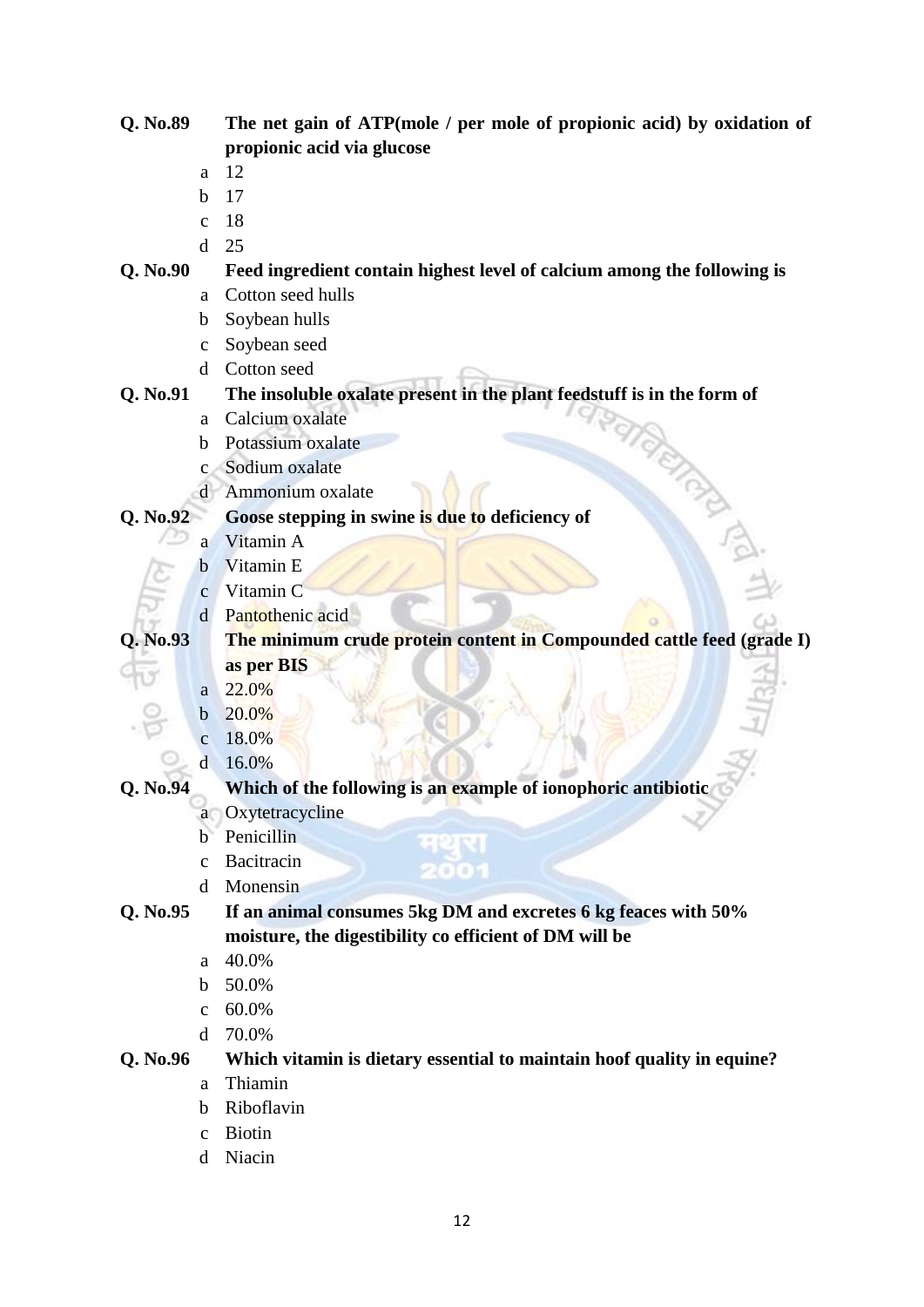# **Q. No.97 The ME (kcal/kg) content of layer ration as per BIS (2007) should be**

- a 2500
- b 2600
- c 2800
- d 3000

# **Q. No.98 Pre ruminal calves require usual essential amino acid except**

- a Lysine
- b Arginine
- c Histidine
- d Threonine

# **Q. No.99 Sulphur hexa fluoride (SF6) is used for estimation of**  । व ज्ञान

- a  $CO<sub>2</sub>$  production
- b Methane production
- c VFA production
- d Lactic acid production

# **Q. No.100** *In vitro* **gas production technique for feed quality evaluation was given by**

- a Menke and coworkers
- b Henneberg&Stohmann
- c Tilley and Terry
- d Van Soest and Co workers

# **Q. No.101 Salt feeding in dogs is contraindicated in**

- a Ascitis
- **b** Diabetes
- c Liver diseases
- d Myocarditis

# **Q. No.102 Coenzyme A contains**

- a Thiamin
- b Riboflavin
- c Pantothenic acid
- d Biotin

# **Q. No.103 Gross Energy value(kcal/g) of methane is**

- a 3.76
- b 5.86
- c 9.21
- d 13.25

# **Q. No.104** *Leucaenaleucocephala* **contains anti nutritional factors as**

- a Oxalate
- b Gossypol
- c Glucosinolates
- d Mimosine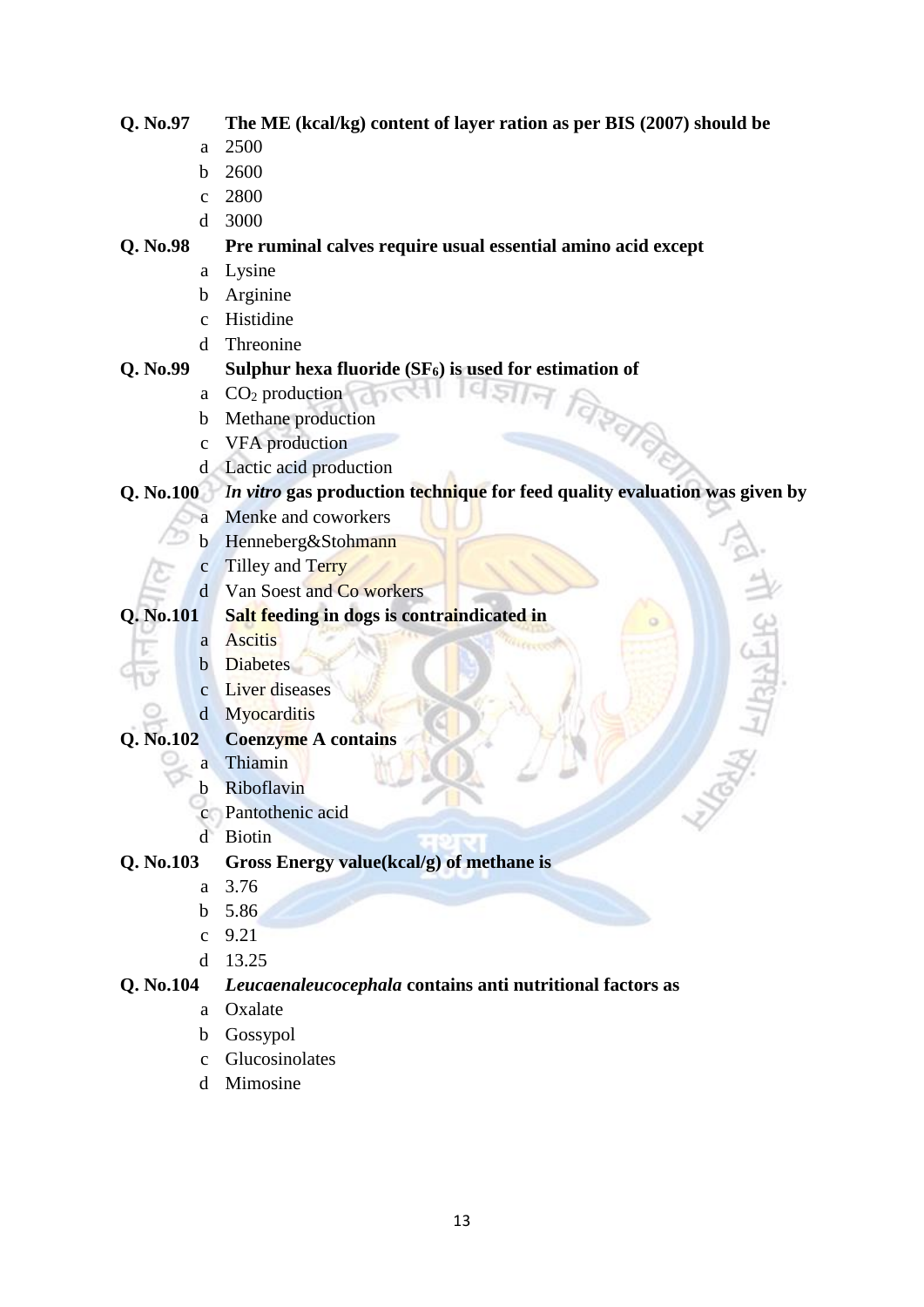| Q. No.105    | Which vitamin is synthesized from glucose                                 |  |  |  |  |  |
|--------------|---------------------------------------------------------------------------|--|--|--|--|--|
| a            | Vitamin E                                                                 |  |  |  |  |  |
| $\mathbf b$  | Vitamin $B_1$                                                             |  |  |  |  |  |
| $\mathbf C$  | Vitamin B <sub>6</sub>                                                    |  |  |  |  |  |
| d            | Vitamin C                                                                 |  |  |  |  |  |
| Q. No.106    | The following chemical may act as potential toxin for cat is              |  |  |  |  |  |
| a            | Benzoic acid                                                              |  |  |  |  |  |
| b            | Sorbic acid                                                               |  |  |  |  |  |
| $\mathbf C$  | Propylene glycol                                                          |  |  |  |  |  |
| $\mathbf d$  | Glycerol                                                                  |  |  |  |  |  |
| Q. No.107    | Haylage has a moisture content of                                         |  |  |  |  |  |
| a            | 35-40%                                                                    |  |  |  |  |  |
| b            | 40-45%                                                                    |  |  |  |  |  |
| $\mathbf{C}$ | चिरुताले<br>55-60%                                                        |  |  |  |  |  |
| $\mathbf d$  | 60-65%                                                                    |  |  |  |  |  |
| Q. No.108    | The optimum crude fibre $(\%)$ content in dog diet on dry matter basis is |  |  |  |  |  |
| а            | $1-3$                                                                     |  |  |  |  |  |
| b            | $3 - 5$                                                                   |  |  |  |  |  |
| $\mathbf{C}$ | $5 - 8$                                                                   |  |  |  |  |  |
| $\mathbf d$  | $8 - 11$                                                                  |  |  |  |  |  |
| Q. No.109    | Depigmentation of colored hair and black wool is a common finding in      |  |  |  |  |  |
| a            | Iron deficiency                                                           |  |  |  |  |  |
| $\mathbf b$  | Copper deficiency                                                         |  |  |  |  |  |
| $\mathbf{C}$ | Magnesium deficiency                                                      |  |  |  |  |  |
| $\mathbf d$  | Calcium deficiency                                                        |  |  |  |  |  |
| Q. No.110    | Young male pigs undergo symptoms of feminization if feed contain          |  |  |  |  |  |
| а            | Zearalenone                                                               |  |  |  |  |  |
| b            | Aflatoxin                                                                 |  |  |  |  |  |
|              | Fumonisin                                                                 |  |  |  |  |  |
| ď            | Ochratoxin                                                                |  |  |  |  |  |
| Q. No.111    | The available phosphorus (% by mass, minimum) in pre-starter broiler      |  |  |  |  |  |
|              | chick feed as per BIS (2007) is                                           |  |  |  |  |  |
| a            | 0.35                                                                      |  |  |  |  |  |
| $\mathbf b$  | 0.45                                                                      |  |  |  |  |  |
| $\mathbf{C}$ | 0.55                                                                      |  |  |  |  |  |
| d            | 0.60                                                                      |  |  |  |  |  |
| Q. No.112    | In ruminants, for efficient utilization of NPN compounds the protein      |  |  |  |  |  |
|              | content of the basal concentrate mixture should be                        |  |  |  |  |  |
| a            | <b>Below 13.0%</b>                                                        |  |  |  |  |  |
| b            | 14.0-18.0%                                                                |  |  |  |  |  |
| $\mathbf{C}$ | 19.0-20.0%                                                                |  |  |  |  |  |

d  $20.0 - 22.0%$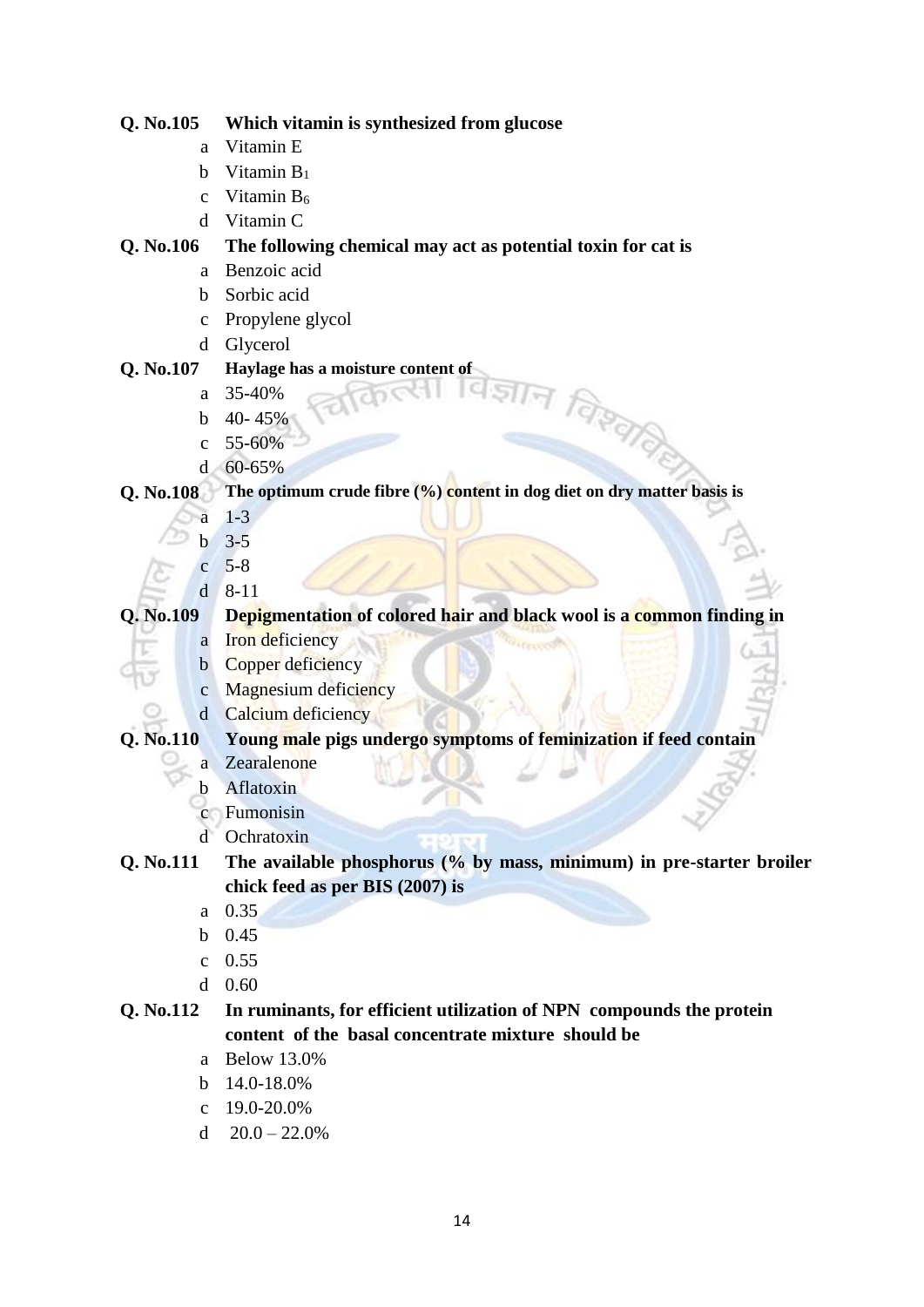# **Q. No.113 "Alkali disease" or "blind staggers" is caused by the toxicity of**

- a Copper
- b Molybdenum
- c Selenium
- d Magnesium

### **Q. No.114 The CP (%) of good quality solvent extracted mustard seed cake is**

- a 35
- b 42
- c 45
- d 27

# **Q. No.115 Yield of Microbial protein by digestion of one kilogram of organic matter** in the rumen ranges  $a = 20-250 g$ **in the rumen ranges**

तो अनुसंधाः

- a 20-250 g
- b  $90-230 g$
- c  $150-400 g$
- d 200-450 g

### **Q. No.116 Average daily feed intake of a laying hen**

- a 60.0g
- b 110.0 g
- c  $230.0 g$
- d 300.0 g

# **Q. No.117 The deleterious factor present in spent tea leaves are**

- a Ricin
- b Mowrine
- c Saponin
- d Tannin

### **Q. No.118 Which of the following is referred as Lipotropic factor**

- a Choline
- b Biotin
- c Thiamin
- d Niacin

# **Q. No.119 Physiological fuel value (kcal/g)of protein is**

- a 4.00
- b 5.65
- c 6.25
- d 9.00

# **Q. No.120 Which of the following vitamin is a structural component of body tissue**

- a Vitamin B<sup>1</sup>
- b Vitamin  $B_2$
- c Choline
- d Biotin